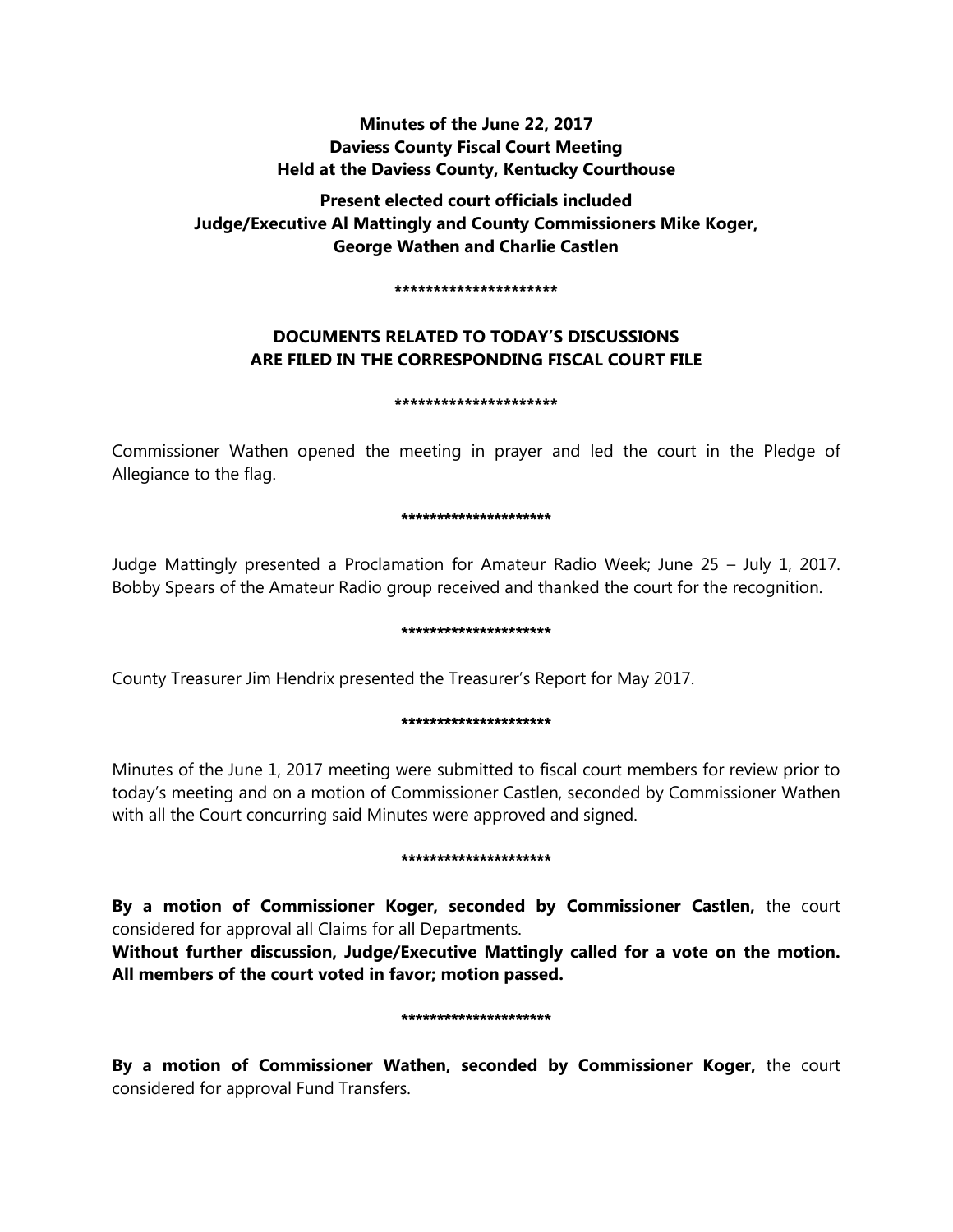**Without further discussion, Judge/Executive Mattingly called for a vote on the motion. All members of the court voted in favor; motion passed.** 

#### \*\*\*\*\*\*\*\*\*\*\*\*\*\*\*\*\*\*\*\*\*

**By a motion of Commissioner Koger, seconded by Commissioner Wathen,** the court considered for approval Budget Transfers for FY Ending June 30, 2017.

**Without further discussion, Judge/Executive Mattingly called for a vote on the motion. All members of the court voted in favor; motion passed.** 

#### \*\*\*\*\*\*\*\*\*\*\*\*\*\*\*\*\*\*\*\*\*

**By a motion of Commissioner Koger, seconded by Commissioner Castlen,** the court considered for approval 2017-2018 Roadway Resurfacing List totaling 17.164 miles.

| <b>EAST DISTRICT:</b>                        | Total Miles $= 7.688$ |                                            |  |
|----------------------------------------------|-----------------------|--------------------------------------------|--|
| Indian Hill Rd.                              | $0.909$ miles         | <b>Drury Rd. to County Line</b>            |  |
| Drury Rd.                                    | <b>1.610 miles</b>    | <b>Indian Hill Rd. to County Line</b>      |  |
| Phelps Rd.                                   | 0.284 miles           | <b>Indian Hill Rd. to County Line</b>      |  |
| Jones Rd.                                    | <b>1.404 miles</b>    | KY 144 to Reid Rd.                         |  |
| <b>George Madison Dr.</b>                    | 0.118 miles           | <b>East 18 to Pleasant Valley Rd.</b>      |  |
| Foster Rd.                                   | <b>1.564 miles</b>    | South Hampton Rd. to Pleasant Valley Rd.   |  |
| <b>Pleasant Valley Rd.</b>                   | <b>1.799 miles</b>    | South Hampton Rd. to KY 144                |  |
|                                              |                       |                                            |  |
| <b>CENTRAL DISTRICT: Total Miles = 2.790</b> |                       |                                            |  |
| <b>Browns Valley-Redhill</b>                 |                       |                                            |  |
| Maxwell Rd.                                  | 2.790 miles           | East Marksberry Rd. to Redhill Maxwell Rd. |  |
|                                              |                       |                                            |  |
| <b>WEST DISTRICT:</b>                        | Total Miles $= 6.689$ |                                            |  |
| Newman Stillhouse Rd                         | 0.339 miles           | <b>Owensboro Reed Rd. to County Line</b>   |  |
| Old Hwy 81 North                             | 0.442 miles           | Hwy 81 South to KY 81 North                |  |
| <b>Owensboro Reed Rd.</b>                    | 0.292 miles           | <b>US 60 to County Line</b>                |  |
| <b>Saur Lane</b>                             | 0.966 miles           | <b>Innovative Way to County Line</b>       |  |
| <b>Griffith Station Rd.</b>                  | 1.593 miles           | Lower River Rd, to Willet Rd.              |  |
| <b>Windy Hollow Rd.</b>                      | 2.500 miles           | <b>Box 4325 to Lonesome Pine Trail</b>     |  |
| Jack Bosley Rd.                              | 0.554 miles           | KY 279 to asphalt section                  |  |

**Without further discussion, Judge/Executive Mattingly called for a vote on the motion. All members of the court voted in favor; motion passed.** 

### \*\*\*\*\*\*\*\*\*\*\*\*\*\*\*\*\*\*\*\*\*

**By a motion of Commissioner Castlen, seconded by Commissioner Wathen,** the court considered for approval MOA with the DC Coroner and Region 3 Healthcare Preparedness Coalition to purchase an 18-Person Refrigerated Morgue Trailer.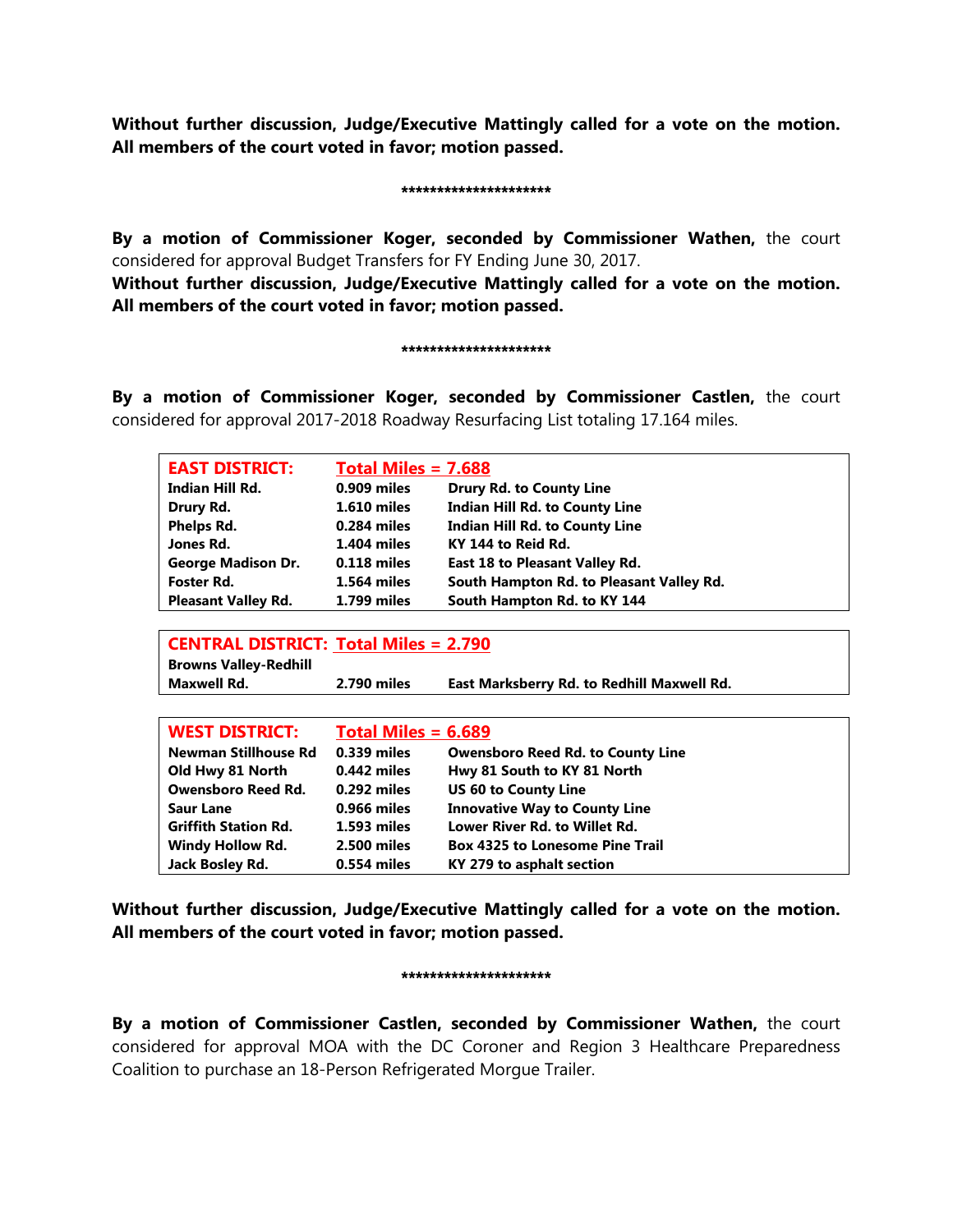Coroner Jeff Jones stated, "This MOA documents the agreement that Daviess County funds are to be combined with \$10,000 in grant funding from the Kentucky Department for Public Health (KDPH), through collaboration with the Kentucky Hospital Research and Education Foundation (KHREF), to purchase the trailer and associated equipment. The grant funding will be composed of \$7,500 from Regional Hospital Preparedness Program funds and \$2,500 from regional Ebola Supplemental funds."

**Without further discussion, Judge/Executive Mattingly called for a vote on the motion. All members of the court voted in favor; motion passed.** 

### \*\*\*\*\*\*\*\*\*\*\*\*\*\*\*\*\*\*\*\*\*

**By a motion of Commissioner Wathen, seconded by Commissioner Koger,** the court considered for approval Agreement with AEI relating to the Reconstruction of a Yellow Creek Pedestrian Bridge.

**Without further discussion, Judge/Executive Mattingly called for a vote on the motion. All members of the court voted in favor; motion passed.** 

#### \*\*\*\*\*\*\*\*\*\*\*\*\*\*\*\*\*\*\*\*\*

**By a motion of Commissioner Castlen, seconded by Commissioner Koger,** the court considered for approval MOU with the Administrative Office of the Courts to Accommodate Family Court.

**Without further discussion, Judge/Executive Mattingly called for a vote on the motion. All members of the court voted in favor; motion passed.** 

### \*\*\*\*\*\*\*\*\*\*\*\*\*\*\*\*\*\*\*\*

**By a motion of Commissioner Koger, seconded by Commissioner Castlen,** the court considered for approval Annual Contract with MMLK Government Solutions.

**Without further discussion, Judge/Executive Mattingly called for a vote on the motion. All members of the court voted in favor; motion passed.** 

### \*\*\*\*\*\*\*\*\*\*\*\*\*\*\*\*\*\*\*\*\*

**By a motion of Commissioner Wathen, seconded by Commissioner Castlen,** the court considered for approval Annual Contract and Business Associate Agreement with the Green River District Health Department to administer Hepatitis B and rabies injections and TB skin tests.

**Without further discussion, Judge/Executive Mattingly called for a vote on the motion. All members of the court voted in favor; motion passed.**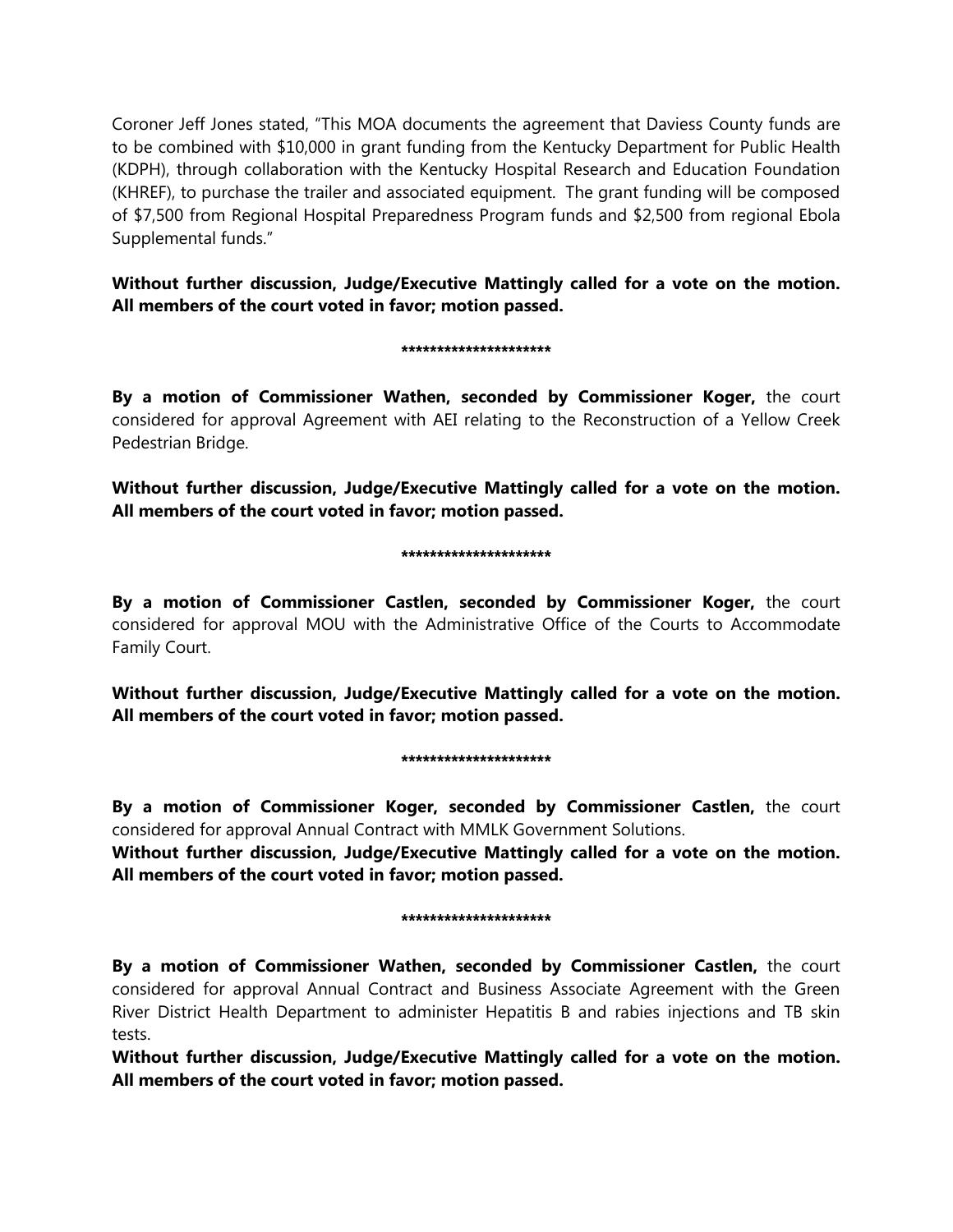**y a motion of Commissioner Koger, seconded by Commissioner Castlen,** the court considered for approval Order of Allowance to the Board of Assessment Appeals.

**Without further discussion, Judge/Executive Mattingly called for a vote on the motion. All members of the court voted in favor; motion passed.** 

### \*\*\*\*\*\*\*\*\*\*\*\*\*\*\*\*\*\*\*\*\*

**y a motion of Commissioner Wathen, seconded by Commissioner Castlen,** the court considered for approval Wyndcrest Drive Financial Commitment Letter, Model Deed Restriction Document, and Model Statements of Assurances for Property Acquisition Projects and Construction Programs.

**Without further discussion, Judge/Executive Mattingly called for a vote on the motion. All members of the court voted in favor; motion passed.** 

### \*\*\*\*\*\*\*\*\*\*\*\*\*\*\*\*\*\*

**By a motion of Commissioner Koger, seconded by Commissioner Wathen,** the court considered for approval to Declare a Landfill Mobile Home and a Park's Metal Pole Barn as Surplus.

**Without further discussion, Judge/Executive Mattingly called for a vote on the motion. All members of the court voted in favor; motion passed.** 

### \*\*\*\*\*\*\*\*\*\*\*\*\*\*\*\*\*\*\*

**By a motion of Commissioner Castlen, seconded by Commissioner Wathen,** the court considered for approval to award **Bid No. 10-2017: Bulk Del. Fuels** to Valor Oil.

**Without further discussion, Judge/Executive Mattingly called for a vote on the motion. All members of the court voted in favor; motion passed.** 

### \*\*\*\*\*\*\*\*\*\*\*\*\*\*\*\*\*\*\*

**By a motion of Commissioner Castlen, seconded by Commissioner Wathen,** the court considered for approval to award:

- **Bid No. 11-2017: Plumbing & HVAC** to all Bidders.
- **Bid No. 12-2017: Ready-Mix Concrete** to Yager Materials.
- **Bid No. 14-2017: Culvert Pipe** to Hagan & Stone Wholesale.
- **Bid No. 15-2017: Equipment Rental** to all Bidders.
- **Bid No. 16-2017: Crushed Limestone** to Yager Materials.
- **Bid No. 17-2017: Tire Repair & Maint.** to Best One Tire.
- RENEW **Bid No. 13-2014: Pavement Striping** with Reynold's Sealing & Striping.
- RENEW **Bid No. 16-2014: Recycling Services** with Dahl & Groezinger, Inc.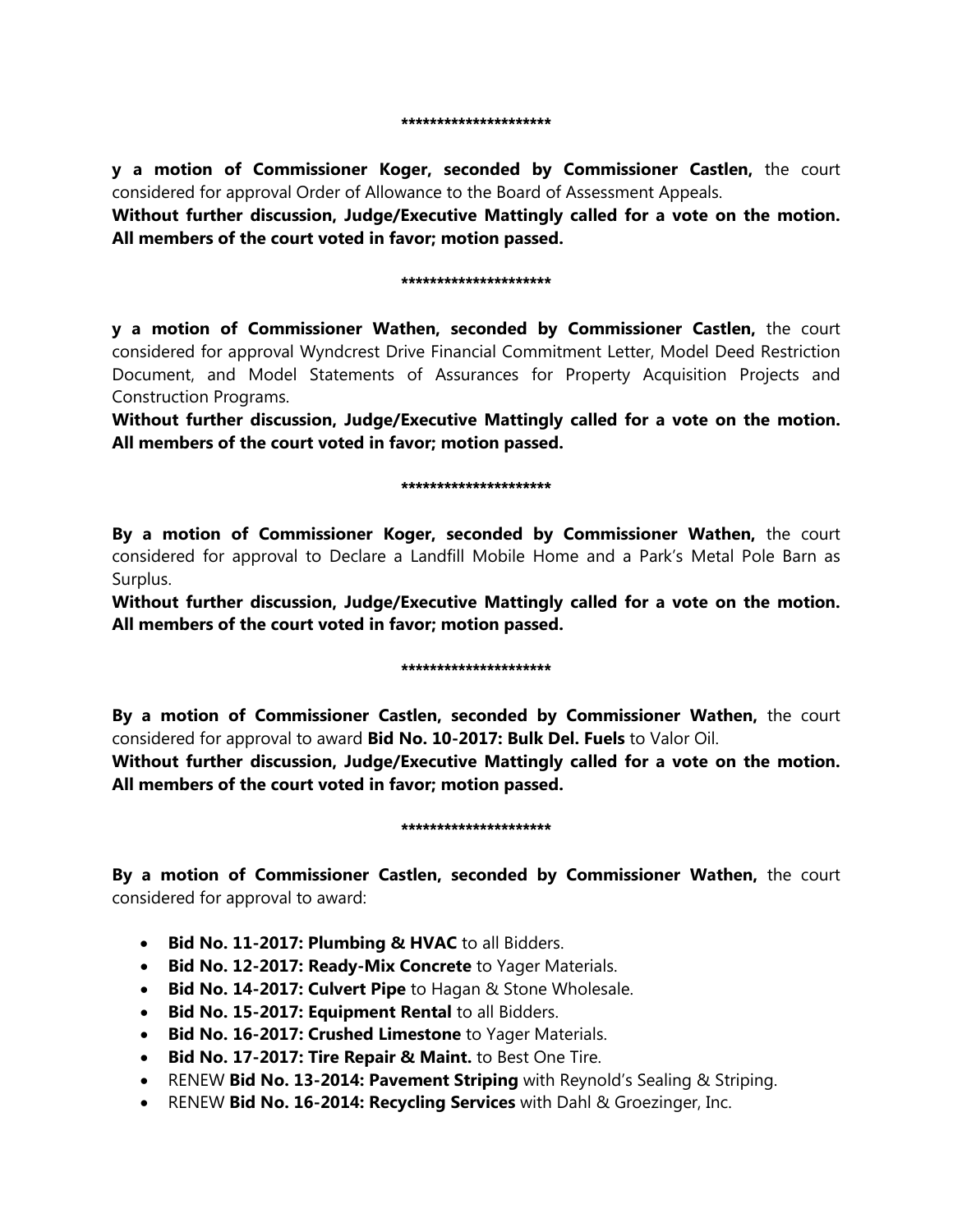- RENEW **Bid No. 15-2016: Janitorial Services** with EPIC Systems.
- RENEW **Bid No. 16-2016: County Uniforms** with Siegel's Uniforms.
- RENEW **Bid No. City of Owensboro Bid No. 3060: Bulk Sodium Chloride (Rock Salt).**

**Without further discussion, Judge/Executive Mattingly called for a vote on the motion. All members of the court voted in favor; motion passed.** 

### **\*\*\*\*\*\*\*\*\*\*\*\*\*\*\*\*\*\*\*\*\***

**By a motion of Commissioner Wathen, seconded by Commissioner Castlen,** the court

considered for approval to advertise the following:

- **Bid No. 20-2017: Wood Grinding: TS**
- **Bid No. 22-2017: A New Hydraulic Folding Rotary Cutter; LF**
- **Bid No. 21-2017: Spray Park Equipment**
- **Bid No. 23-2017: A New FWD 150HP Tractor; LF**
- **Bid No. 24-2017: Mobile Home Surplus Sale; LF**
- **Bid No. 25-2017: Metal Pole Barn Surplus Sale; PK**

**Without further discussion, Judge/Executive Mattingly called for a vote on the motion. All members of the court voted in favor; motion passed.** 

### \*\*\*\*\*\*\*\*\*\*\*\*\*\*\*\*\*\*\*\*\*

**By a motion of Commissioner Castlen, seconded by Commissioner Wathen,** the court considered for approval to accept the Retirement Resignation of Walter Dean Newcom as Building Supervisor in the Dept. of Building and Grounds Maintenance effective 7/31/2017. **Without further discussion, Judge/Executive Mattingly called for a vote on the motion. All members of the court voted in favor; motion passed.** 

### \*\*\*\*\*\*\*\*\*\*\*\*\*\*\*\*\*\*\*\*\*

**By a motion of Commissioner Wathen, seconded by Commissioner Castlen,** the court considered for approval to promote Robert Root to Landfill Site Supervisor effective 7/2/2017. **Without further discussion, Judge/Executive Mattingly called for a vote on the motion. All members of the court voted in favor; motion passed.** 

### \*\*\*\*\*\*\*\*\*\*\*\*\*\*\*\*\*\*\*\*\*

**By a motion of Commissioner Wathen, seconded by Commissioner Castlen,** the court considered for approval to hire Austin Payne as a Temporary Engineering Intern effective 6/8/2017.

**Without further discussion, Judge/Executive Mattingly called for a vote on the motion. All members of the court voted in favor; motion passed.**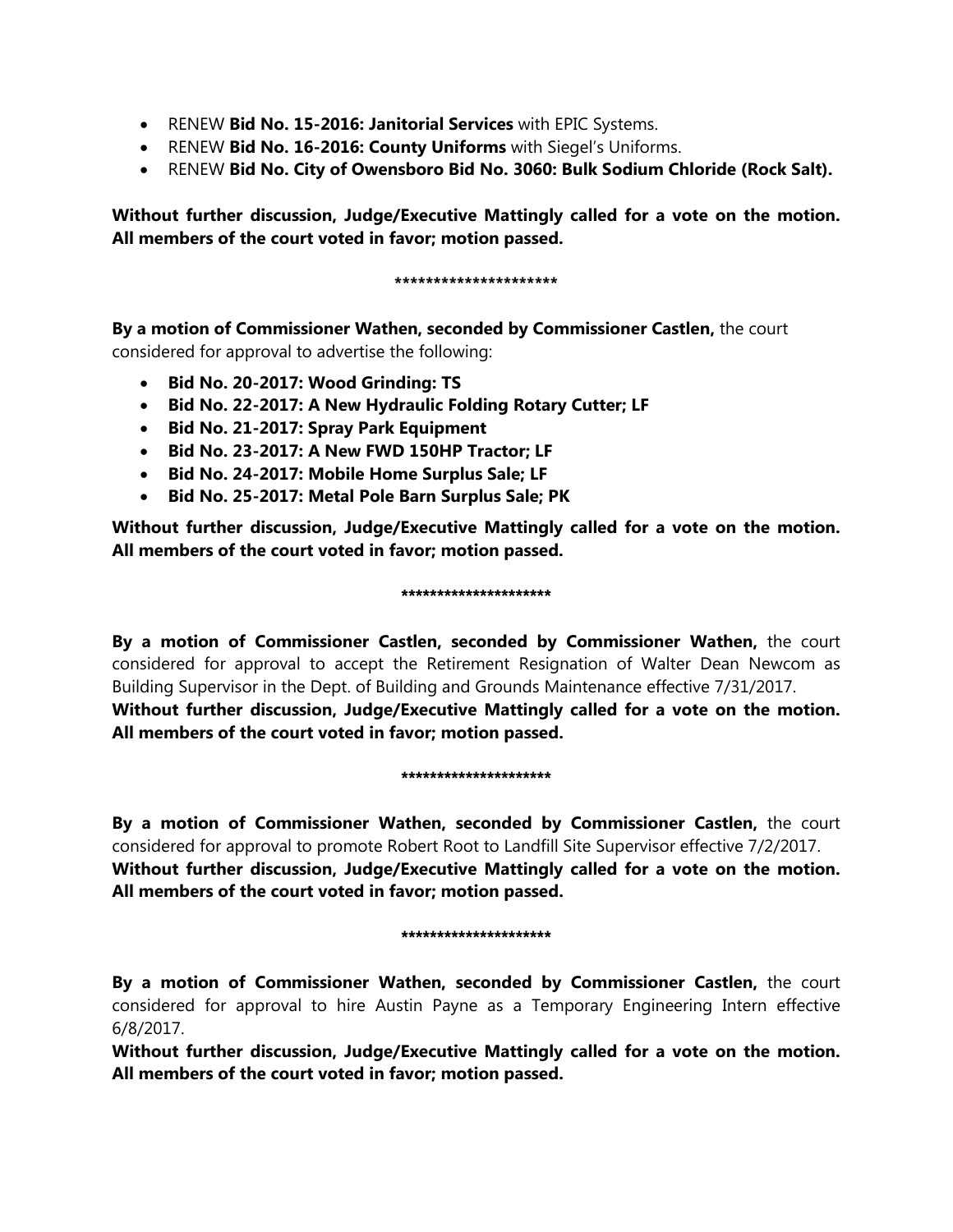#### \*\*\*\*\*\*\*\*\*\*\*\*\*\*\*\*\*\*\*\*

**By a motion of Commissioner Wathen, seconded by Commissioner Castlen,** the court considered for approval to appoint George Altman (20-2017) to the DC Drainage Commission - TERM: 6/2/17 – 6/2/2021.

**Without further discussion, Judge/Executive Mattingly called for a vote on the motion. All members of the court voted in favor; motion passed.** 

#### \*\*\*\*\*\*\*\*\*\*\*\*\*\*\*\*\*\*\*\*

**By a motion of Commissioner Koger, seconded by Commissioner Castlen,** the court considered for approval to appoint Phil Riney (23-2017) to the DC Economic Dev. Advisory Board - TERM: 6/19/2017 – 6/19/2021.

**Without further discussion, Judge/Executive Mattingly called for a vote on the motion. All members of the court voted in favor; motion passed.** 

#### \*\*\*\*\*\*\*\*\*\*\*\*\*\*\*\*\*\*\*\*\*

**By a motion of Commissioner Castlen, seconded by Commissioner Wathen,** the court considered for approval to appoint Christina O'Bryan (24-2017) to the DC Economic Dev. Advisory Board - TERM: 6/19/2017 – 6/19/2021.

**Without further discussion, Judge/Executive Mattingly called for a vote on the motion. All members of the court voted in favor; motion passed.** 

#### \*\*\*\*\*\*\*\*\*\*\*\*\*\*\*\*\*\*\*

**By a motion of Commissioner Wathen, seconded by Commissioner Castlen,** the court considered for approval to appoint Taylor Deveaux (25-2017) to the Convention & Visitors Bureau - TERM: 6/30/2017 – 6/30/2020.

**Without further discussion, Judge/Executive Mattingly called for a vote on the motion. All members of the court voted in favor; motion passed.** 

#### \*\*\*\*\*\*\*\*\*\*\*\*\*\*\*\*\*\*\*

**By a motion of Commissioner Wathen, seconded by Commissioner Koger,** the court considered for approval to appoint Darshana Patel (26-2017) to the Convention & Visitors Bureau - TERM: 6/30/2017 – 6/30/2020.

**Without further discussion, Judge/Executive Mattingly called for a vote on the motion. All members of the court voted in favor; motion passed.** 

\*\*\*\*\*\*\*\*\*\*\*\*\*\*\*\*\*\*\*